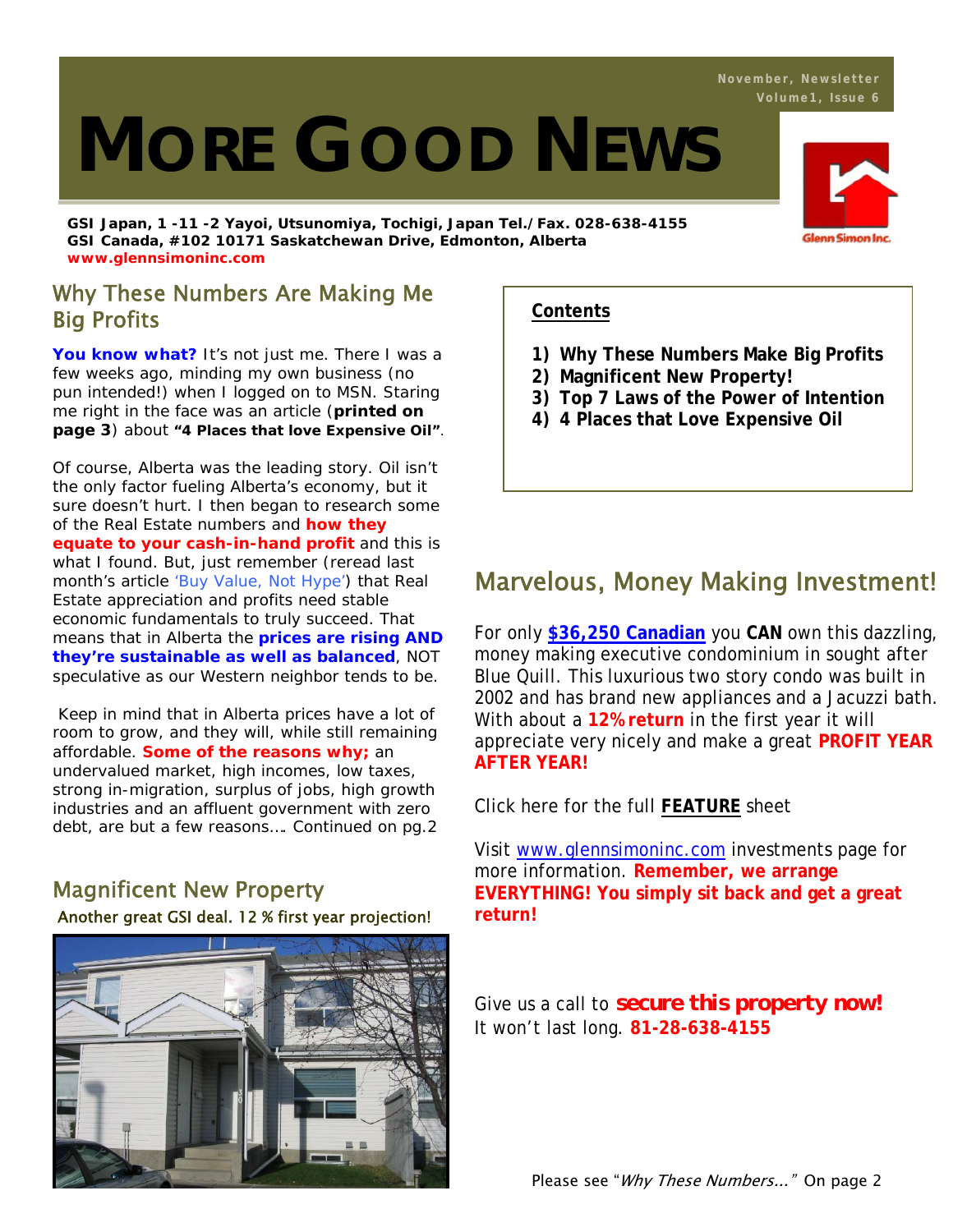## Page 2 More Good News, November

# Why These Numbers Make Me Big Profits

*Continued from above, Article by GSI.*

I have compiled some of this data from **The Alberta Real Estate Investing Network (REIN)**, a respected leader delivering accurate, fundamentally sound information. Robust economic conditions fueled strong growth in average house prices in major markets across homes in the 3 rd quarter of 2005 and the corresponding growth over the same period in 2004 (courtesy of Royal LePage). Average re-sale house prices are one of the indicators of regions showing strong economic fundamentals.

- Canada \$ 324,066 (+6.7%)
- Montreal \$ 203,688 (+5.0%)
- Ottawa \$ 271,429 (+4.2%)
- Toronto  $$364,111 (+6.4%)$
- Calgary \$ 252,411 (+7.9%)
- Edmonton \$ 194,857 (+9.1%)
- Vancouver \$ 499,667 (+8.8%)



On the Road to Big Profits, Edmonton.

Canada. Here are the findings for average, 2 story Clearly the Western Provinces have been leading for the last 12 months, driven by increased in-migration, low unemployment, strong energy sector growth and overall economic strength, REIN states.

#### **For example**

If you would have bought an average 2-storey piece of Real Estate in Edmonton in August 2004 you would have only paid on average \$177,125 and August 2005 that property would now be worth \$194,857. **You would have realized a \$17,732 (\$48.58/ day) equity appreciation on your investment.** 

Now if you would have made a 25% down payment on that house in August 2004 (\$44,281), **your return on your investment would have been over 40%.** 

## Top 7 Laws of the Power of Intention (Inspired by Dr. Wayne Dyer)

#### By Christopher M. Knight

- 1. The first law of intention is to recognize the face of creativity. Creativity in business is really about innovation and creating something from nothing using the power of your mind. Creativity is in you, whether you believe me or not.
- 2. The face of kindness is next. Any great power that can bring energy and thought into physical form must come out of kindness. In business, this is manifested with the power of positive thinking and an intent to do good. The law of reciprocity can only reward kind intentions.

*"The only difference between a good day and a bad day is your ATTITUDE!" Dennis S. Brown*

- 3. The face of love conquers all, even in business. Think of this power of intention as the face of kindness exponentiation with the emotion of love. When you intend for your clients, vendors, employees and investors to grow and couple that with a lack of judgment, hate, anger or resentment -- more of what you want or desire in the business relationship can manifest itself without impediment.
- 4. The face of beauty is truth, honesty and a knowing that what "is" -- is exactly as it should be. You can use this power by re-framing any negative thoughts you have towards others and replace them with an appreciative (a thankfulness attitude) towards them.
- 5. The face of expansion is next. This is the law and the power of spirit to help you expand your awareness of what is possible in your business life. Be open to the "knowings" that you have always had inside you that have quietly been guiding you. Listen to them. Whatever you think about expands and it is natural to expand. To deny this truth is to deny a part of your purpose here on Earth.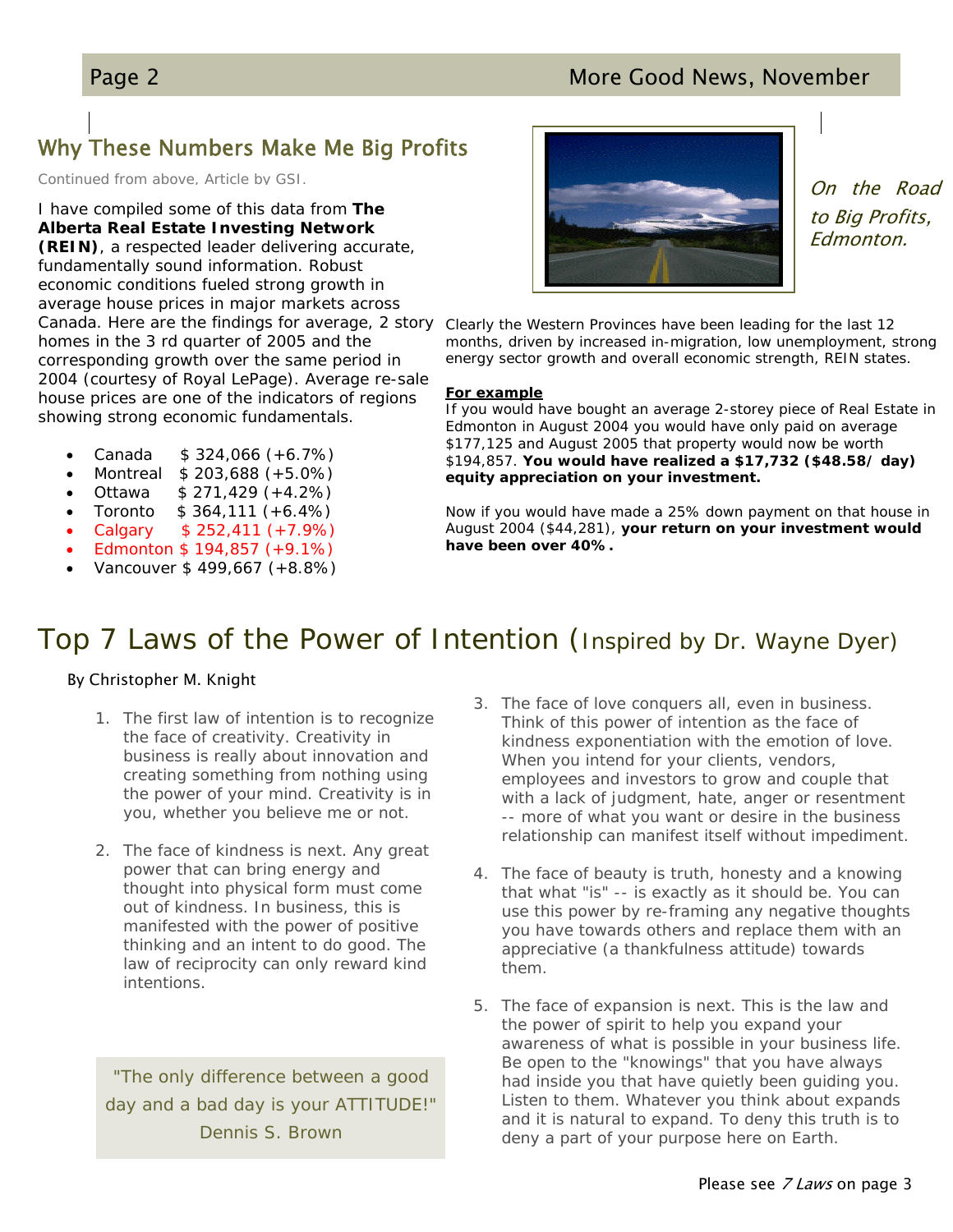# Top 7 Laws of the Power of Intention

6. The face of unlimited abundance is one of my favorite laws that works in the power of intention or attraction. You were probably taught all of your life about limitations and about what is "not possible." Fortunately, this came from wellmeaning people who believed in limitation and not abundance. This law does not require you to be intellectually perfect in order to receive the benefits. Believing in unlimited abundance has no downside, so why not take another look at your business life after you answer this question, "What if I could have it all?"

7. Lastly, the face of receptivity. The universal laws of intention are open to everyone and without any judgments. Consider the application of this principle is really about believing in yourself and your ability to be open to unlimited possibilities. Banish your doubts. Focus only on your positive intentions towards others and yourself to tap into this energy.

*"Trust yourself. Create the kind of self that you will be happy to live*  with all your life. Make the most of yourself by fanning the tiny, inner *sparks of possibility into flames of achievement." Foster C. McClellan*

#### Look beyond the day to day challenges and towards the big picture of your success



## **4 Places that Love Expensive Oil**

By **Melinda Fulmer (MSN Money Extra)**

#### *10/4/2005*

#### **4 places that love expensive oil**

In Alberta, Norway, Venezuela and Alaska, no one's complaining about \$60 crude. It fuels booming economies, cradle-to-grave security and handy checks for every resident.

Rising oil prices are nothing short of a curse for most Americans. But they've been a blessing for Al Fraches, a Calgary, Alberta, florist.

Sales of his lavish arrangements have bloomed in the past two years, along with Alberta's booming oil economy.

"It's a hot market right now," Fraches said. "We have a very large corporate business. There are more jobs, more big offices and the price of oil is crazy right now."

While most U.S. consumers are scaling back, residents of Alberta, Alaska, Venezuela, Norway and other oilfertile regions are enjoying an economic boom so rich that, in some cases, the government is sending cheques to its citizens.

Fraches and other Albertans, for example, will share in the immense wealth from the province's oil sands later this year when the government distributes "prosperity cheques" worth about \$350 to each resident, including newborns and the homeless (but excluding prisoners).

Fraches plans to set the money aside for college education for his two children, since the government will then match the amount.

#### **Alberta: A tar pit pays off**

The cheques are a result of an estimated \$8.5 billion government surplus related to its gushing oil and natural gas revenues.

World crude oil prices, which averaged \$22.74 a barrel in September 1999, are now at \$58.20, according to the U.S. Department of Energy, as demand has swelled from the U.S. and China. (The oil price usually seen in headlines is for the most expensive grade of crude.)

The department estimates Canada's oil sands contain 174 billion barrels of recoverable reserves, the world's second-largest pool behind Saudi Arabia's.

Please see 4 Places that Love Expensive Oil on page 4